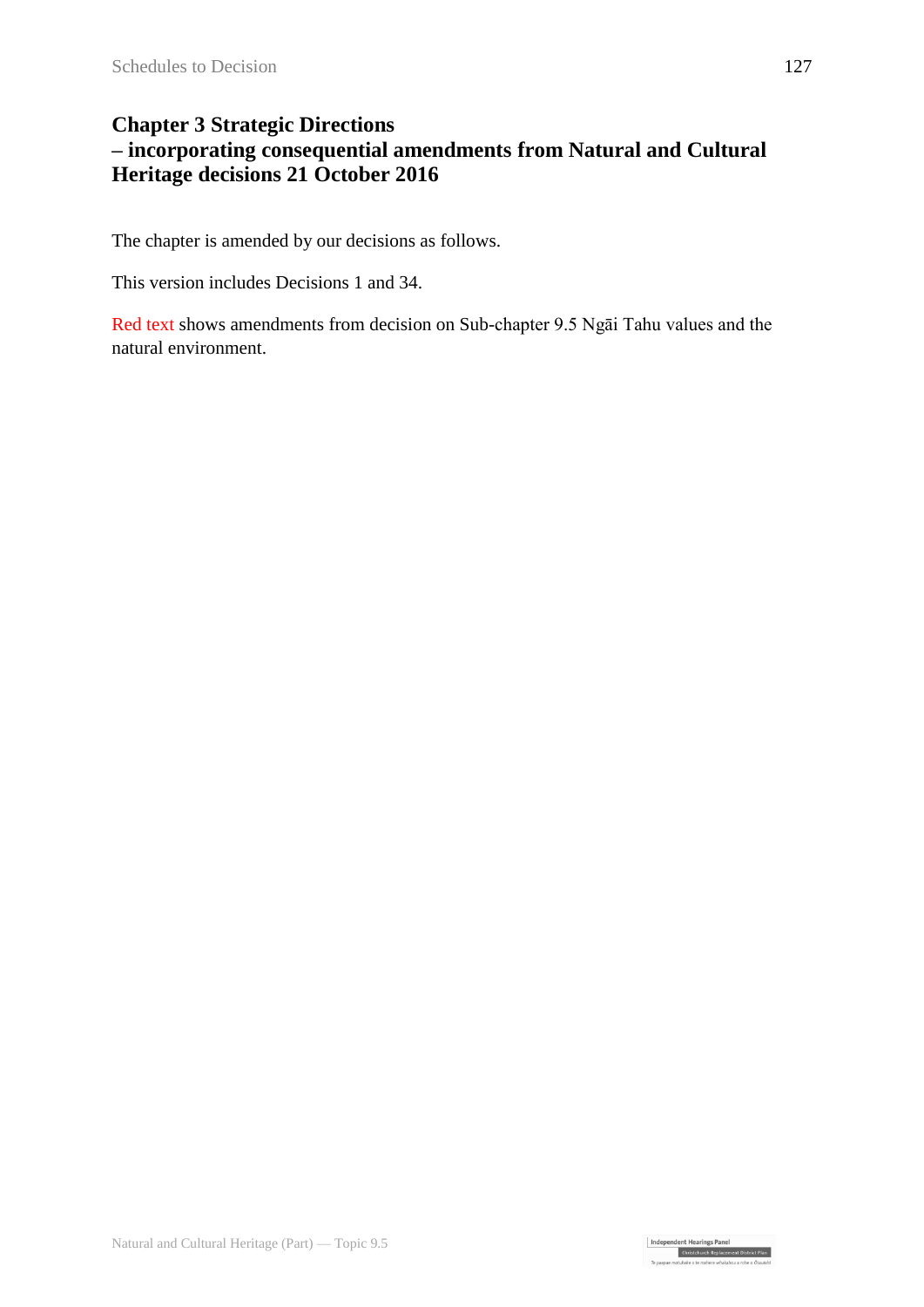# **Chapter 3 Strategic directions**

# **3.1 Introduction**

- 1. This Chapter:
	- a) Provides the overarching direction for the District Plan, including for developing the other chapters within the Plan, and for its subsequent implementation and interpretation; and
	- b) Has primacy over the objectives and policies in the other chapters of the Plan, which must be consistent with the objectives in this Chapter.
- 2. This Chapter recognises and sets the statutory planning context for the other chapters of the Plan, in order that they:
	- a) Clearly articulate how decisions about resource use and values will be made in order to minimise:
		- (i) reliance on resource consent processes; and
		- (ii) the number, extent, and prescriptiveness of development controls and design standards in the rules, in order to encourage innovation and choice; and
		- (iii) the requirements for notification and written approval;
	- (b) Set objectives and policies that clearly state the outcomes that are intended for the Christchurch district;
	- (c) Recognise and provide for the relationships of Ngāi Tahu Manawhenua and their culture and traditions with their ancestral lands, water, sites, waahi tapu, and other taonga, have particular regard to their role as kaitiaki and take into account the principles of the Treaty of Waitangi;
	- (d) Provide for the effective functioning of the urban environment of the Christchurch district, reflecting the changes resulting from the Canterbury earthquakes, including changes to population, land suitability, infrastructure, and transport;
	- (e) Facilitate an increase in the supply of housing, including by:
		- (i) confirming the immediate residential intensification changes included in the Land Use Recovery Plan; and
		- (ii) ensuring that the District Plan has capacity to accommodate up to 23,700 additional dwellings by 2028 (as compared with the number of households in the 2012 post-earthquake period); and
		- (iii) addressing further intensification opportunities, in line with the Land Use Recovery Plan principle of supporting the Central City and Key Activity Centres; and
		- (iv) having regard to constraints on environmental and infrastructure capacity, particularly with regard to natural hazards; and
		- (v) providing for a wide range of housing types and locations;
	- (f) Ensure sufficient and suitable development capacity and land for commercial, industrial, and residential activities;
	- (g) Provide for a range of temporary and construction activities as permitted activities, recognising the temporary and localised nature of the effects of those activities;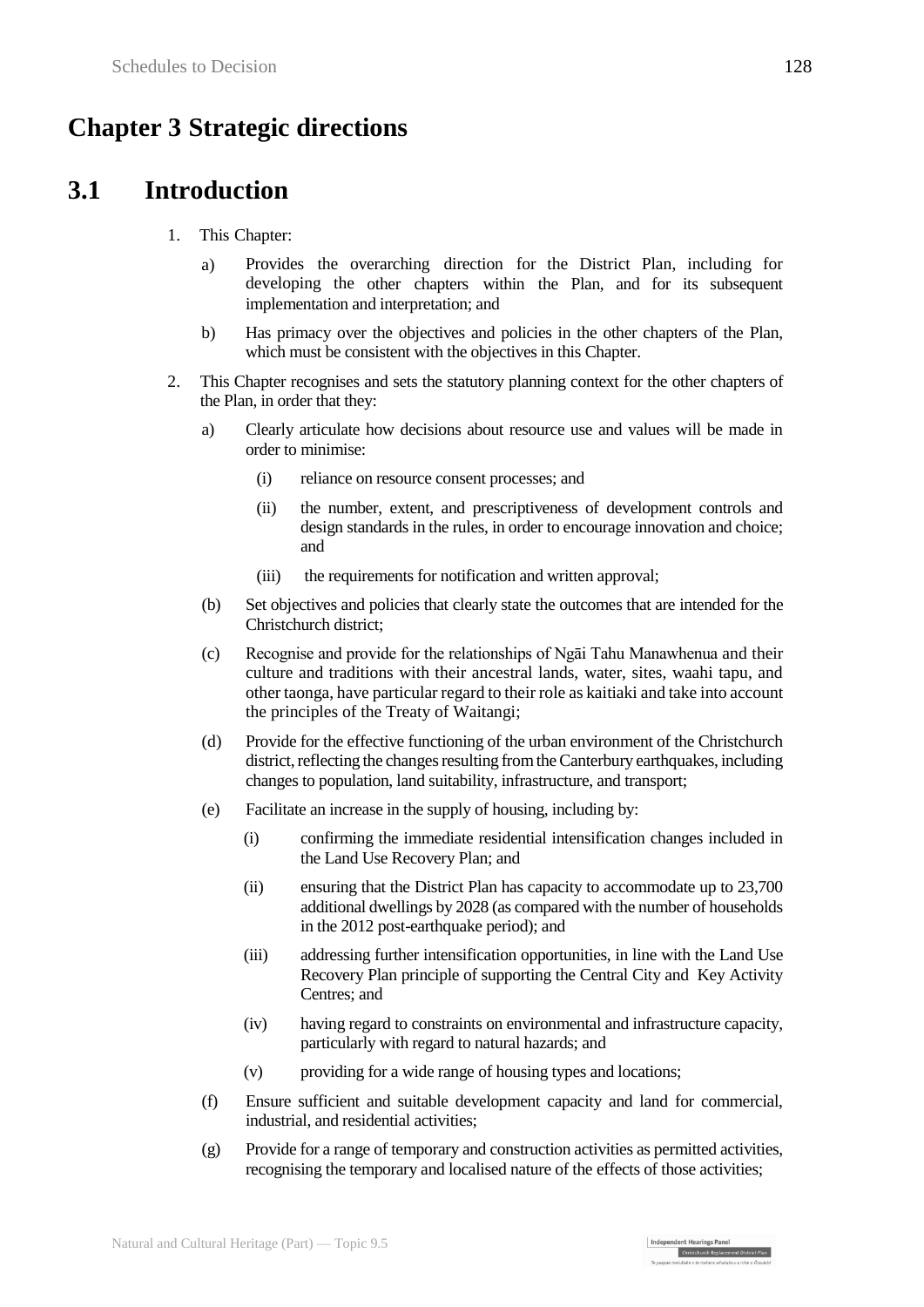- (h) Provide, as appropriate, for transitional provisions for the future of temporary activities established under the Canterbury Earthquake (Resource Management Act Permitted Activities) Order 2011 after that order expires;
- (i) Set a clear direction on the use and development of land for the purpose of avoiding or mitigating natural hazards; and
- (j) Use clear, concise language so that the Plan is easy to understand and use.
- 3. The Council must commence a review of the provisions of an operative district plan within 10 years of the provisions having last been reviewed or changed, meaning that this Plan is likely to have a life of not less than 10 years. Whilst certain parts of the district's built environment will have been re-established and aspects of peoples' lives will have returned to normal within that timeframe, the district as a whole will still be in a state of recovery. In this Plan, therefore, the term "recovery" is intended to span the entire ten year timeframe, and in so doing facilitate the return to normality as quickly as possible, while also creating a strong platform for the longer term future of the district.
- 4. Focussing as it does on Strategic Directions, this Chapter provides a series of highlevel objectives for the district, and leaves the articulation of activity-specific and location-specific objectives and policies to the subsequent chapters of the Plan. However, the objectives and policies in the other chapters of the Plan must be consistent with the objectives in this Chapter.
- 5. Within this Chapter, Objectives 3.2.1 and 3.2.2 have primacy, meaning that the remaining objectives must be expressed and achieved in a manner consistent with Objectives 3.2.1 and 3.2.2. The other objectives in this Chapter are to be read as a whole and no statutory hierarchy applies.
- 6. In all other Chapters of the Plan, the objectives and policies must be expressed and achieved in a manner consistent with the objectives in this Chapter.

# **3.2 Context**

#### **3.2.1 Impact of the Canterbury earthquakes**

The earthquakes of 2010 and 2011 devastated Christchurch, resulting in the death of 185 people, many serious injuries and widespread damage to, and destruction of, thousands of homes and businesses, including most of the Central City, and much of the city's infrastructure.

Christchurch people were significantly affected by the earthquakes. The pattern of damage was uneven, with some areas, such as the Central City and the east, devastated. A substantial number of people have lived, and continue to live, in substandard accommodation for extended periods.

Population levels fluctuated — there was an initial net loss of people from the city, followed by net population growth as the city's rebuild got underway. Households, particularly in the Central City and the east, relocated to the north and west of the city and to Waimakariri and Selwyn Districts. Many people had to leave their established communities. In some cases, people had to live further from their jobs or attempt to find new employment. The composition of communities changed. Many households, particularly those with children, moved out of Christchurch. There was also an influx of new people to the city to assist with the rebuild.

More than 7,000 of the most significantly affected residential properties were purchased by the Government and the housing removed. The total number of badly damaged homes in Christchurch

| Independent Hearings Pane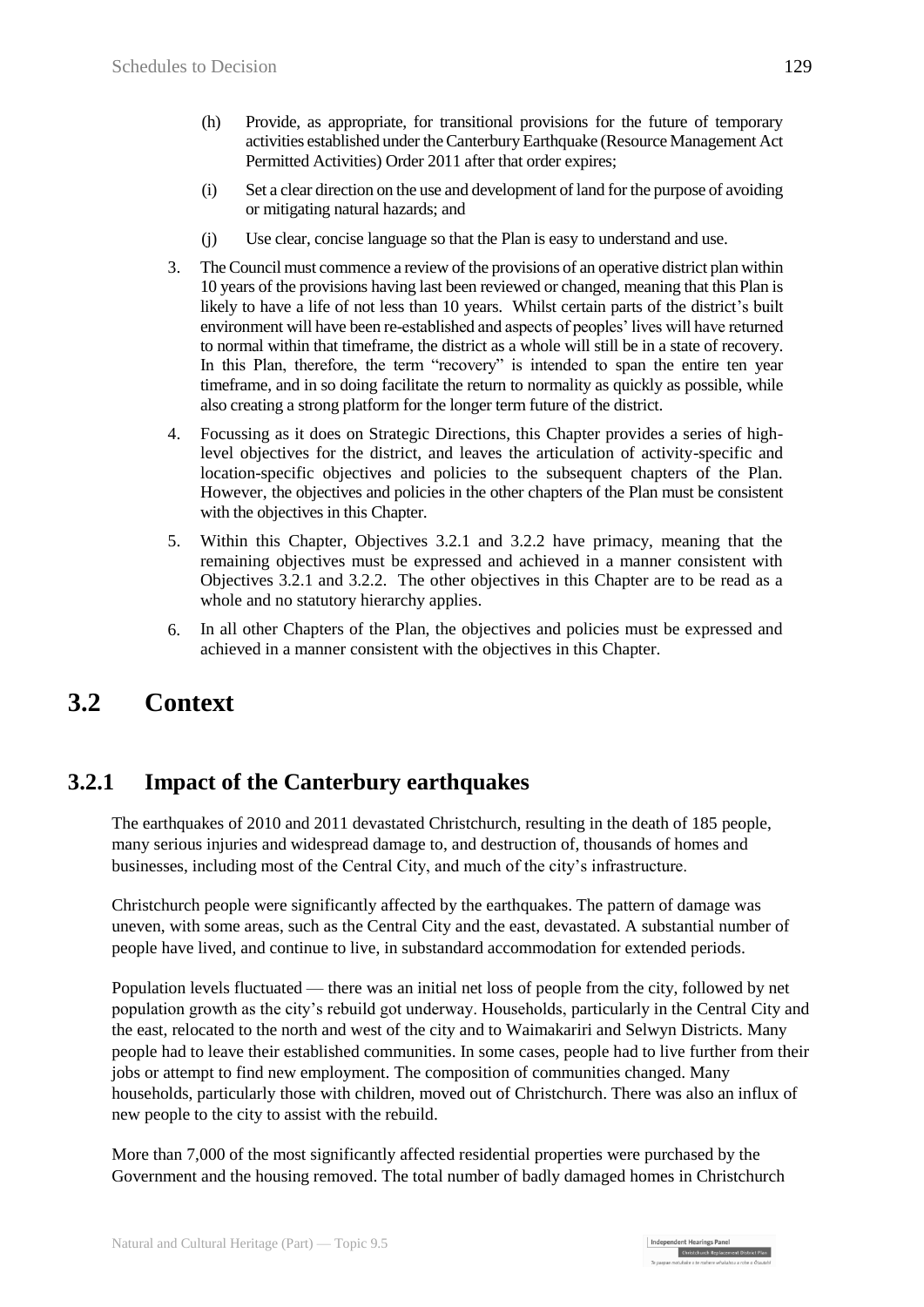was considerably higher, with an estimated 10,000-15,000 houses rendered uninhabitable. Social and affordable housing were disproportionately represented in the housing stock lost. As a consequence, the housing shortfall needs to be replaced as a matter of urgency, in addition to providing for ongoing growth and changes in housing demand.

The earthquakes also had a disastrous impact on commercial and industrial activity, interrupting the operation of many businesses and forcing others to relocate temporarily or permanently, or close. Over 50,000 workers were displaced from the Central City. There was a redistribution of business activity, particularly from the eastern and central city, to the north and west. Travel patterns for both people and freight changed substantially.

There was considerable damage to public infrastructure, including roads, bridges and underground services. Many of the district's community facilities were lost or damaged. The district lost many of its heritage features, and considerable damage was caused to natural and cultural values, particularly associated with waterways.

# **3.2.2 A city in transition**

The earthquake rebuild is estimated as a \$40 billion investment in greater Christchurch, on top of business-as-usual development activity. This includes a \$4 billion cost to repair infrastructure, and the repair or replacement of more than 130,000 residential properties.

The effects of the earthquakes will be felt for many years and the shape of urban Christchurch will continue to change during the recovery period, particularly over the next 10 to 15 years. Further movement of people and households is likely as homes are repaired, new development is undertaken, and demographic changes occur as Christchurch evolves. As the rebuild proceeds, many businesses will need to relocate again and many are likely to move into the Central City as it recovers as the city's thriving heart.

The tourism sector remains seriously affected. Many businesses and community organisations continue to operate from temporary premises.

The District Plan must respond to the evolving needs of the community to enable rebuilding, recovery and future growth. Considering the scale of damage and rebuild, decisions made through the District Plan will have a significant, long-term influence on the city, its urban form and how the city functions. It will also influence how the city addresses the risks from future earthquakes and other natural hazards.

There is an unprecedented opportunity for this District Plan to expedite the efficient recovery and future for Christchurch as a dynamic and internationally competitive city, which meets the community's immediate and longer-term needs.

# **3.2.3 Ngāi Tahu Manawhenua**

Prior to European settlement of Nga Pakihi Whakatekateka o Waitaha (Canterbury Plains) and Te Pataka o Rakaihautu (Banks Peninsula), Ngāi Tahu maintained numerous permanent and temporary settlements among, and gathered resources from, the network of springs, waterways, swamps, coastline, grasslands and lowland podocarp forests in the area. These associations remain important to Ngāi Tahu and are key to its ongoing cultural identity and wellbeing.

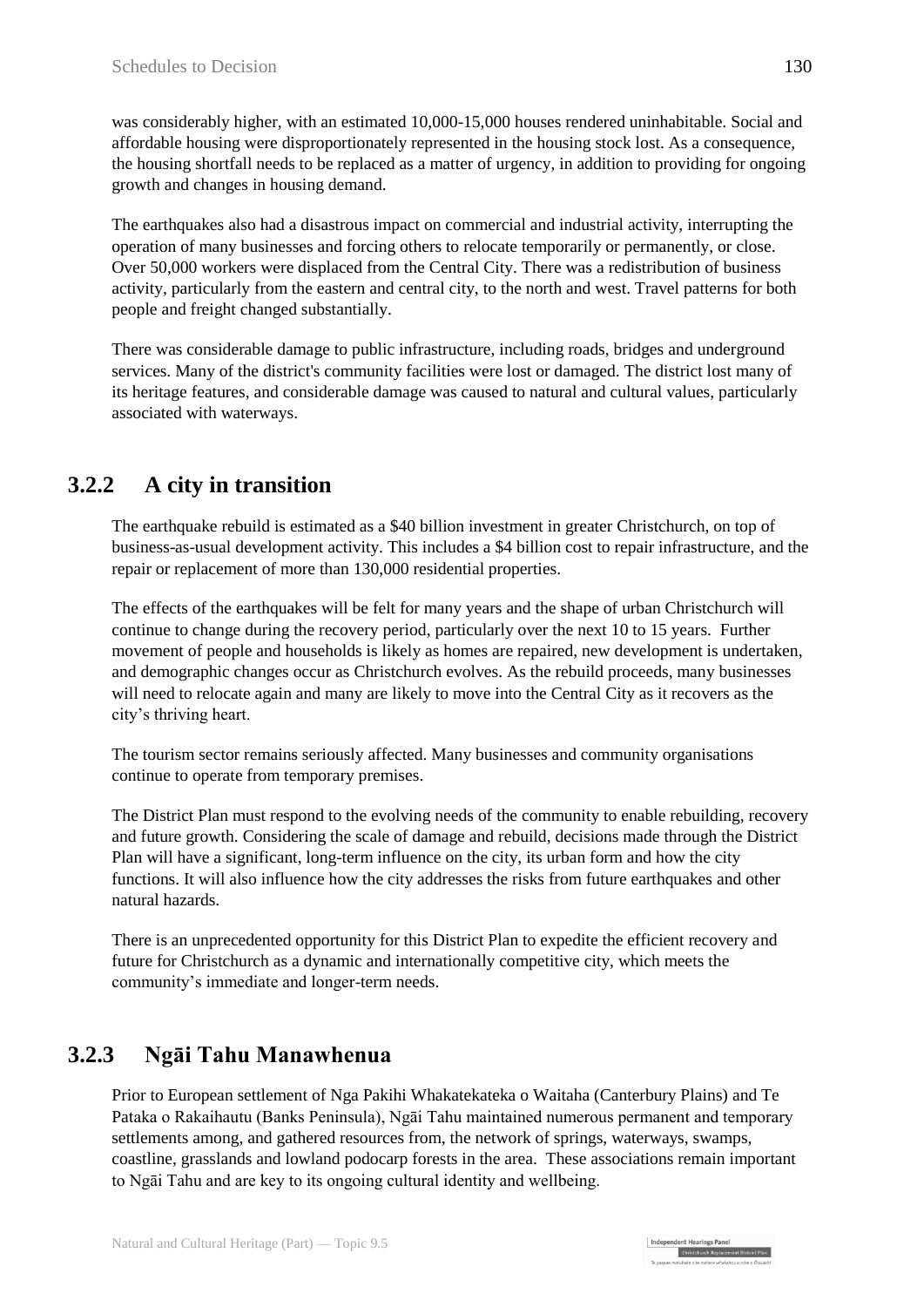Following the signing of the Treaty of Waitangi, the Crown purchased traditional Ngāi Tahu lands through a series of deeds, including Kemp's Deed under which the largest land sale, the 1848 Canterbury Purchase, took place. One of the conditions of sale was that Ngāi Tahu communities would continue to have adequate areas of land to occupy on a permanent and seasonal basis to provide for their present and ongoing needs, including access to the natural resources they had hunted and gathered for generations.

While certain areas were gazetted as Māori reserves, many of the Crown's guarantees were not upheld. As a result, Ngāi Tahu whānui have become alienated from the land that should have been set aside for them to live on. The Ngāi Tahu Claims Settlement Act 1998 records the Crown's apology to Ngāi Tahu and gives effect to the settlement of Ngāi Tahu's claims.

As described in Chapter 1, six papatipu Rūnanga are the organisations which represent Manawhenua within Christchurch District - Ngāi Tūāhuriri Rūnanga, Te Hapū o Ngāti Wheke Rūnanga (Rāpaki), Te Rūnanga o Koukourārata, Ōnuku Rūnanga, Wairewa Rūnanga, and Te Taumutu Rūnanga.

Ngāi Tahu Manawhenua's role as kaitiaki (guardian) is fundamental to their relationship with the environment. This is readily understood in relation to the protection of natural resources, such as water and biodiversity, and access to and protection of sites and areas of historic and cultural significance. Ngāi Tahu Manawhenua's interests in the rebuild and future development of Ōtautahi and its surroundings are much broader. They encompass a significant role and interest in the rebuilding and ongoing development of the city and the ability of Ngāi Tahu Manawhenua to provide for their economic and social wellbeing through access to affordable housing, appropriate education and community facilities, and economic opportunities.

Ngāi Tahu Manawhenua see an unprecedented opportunity to rediscover and incorporate Ngāi Tahu heritage alongside that of colonial Christchurch in the rebuild and future development of Ōtautahi and its surroundings, as well as to enhance the social, economic, cultural and environmental wellbeing of greater Christchurch.

# **3.2.4 Longer-term population change**

Whilst there is uncertainty about the rate of recovery and growth, on current projections Christchurch will need to accommodate and provide services for a population that is still expected to grow by approximately 130,000 people by 2041. The demographic composition of the district is also projected to change significantly during the next 30 years. Like the rest of New Zealand, the district's population is ageing. The proportion of those aged 65 years and over will increase, nearly doubling in number by 2031.

Population growth, ageing and increasing cultural diversity will result in demands for additional housing (with a range of housing types and locations), commercial facilities and services, and infrastructure (such as transport), as well as changing the demand for community services and their delivery (for example, recreation activities).

The policy decisions already made and to be made over the next few years by central and local government (including through this District Plan), together with decisions by all other participants in the recovery, will influence the city's population growth, and its demographic and socio-economic composition.

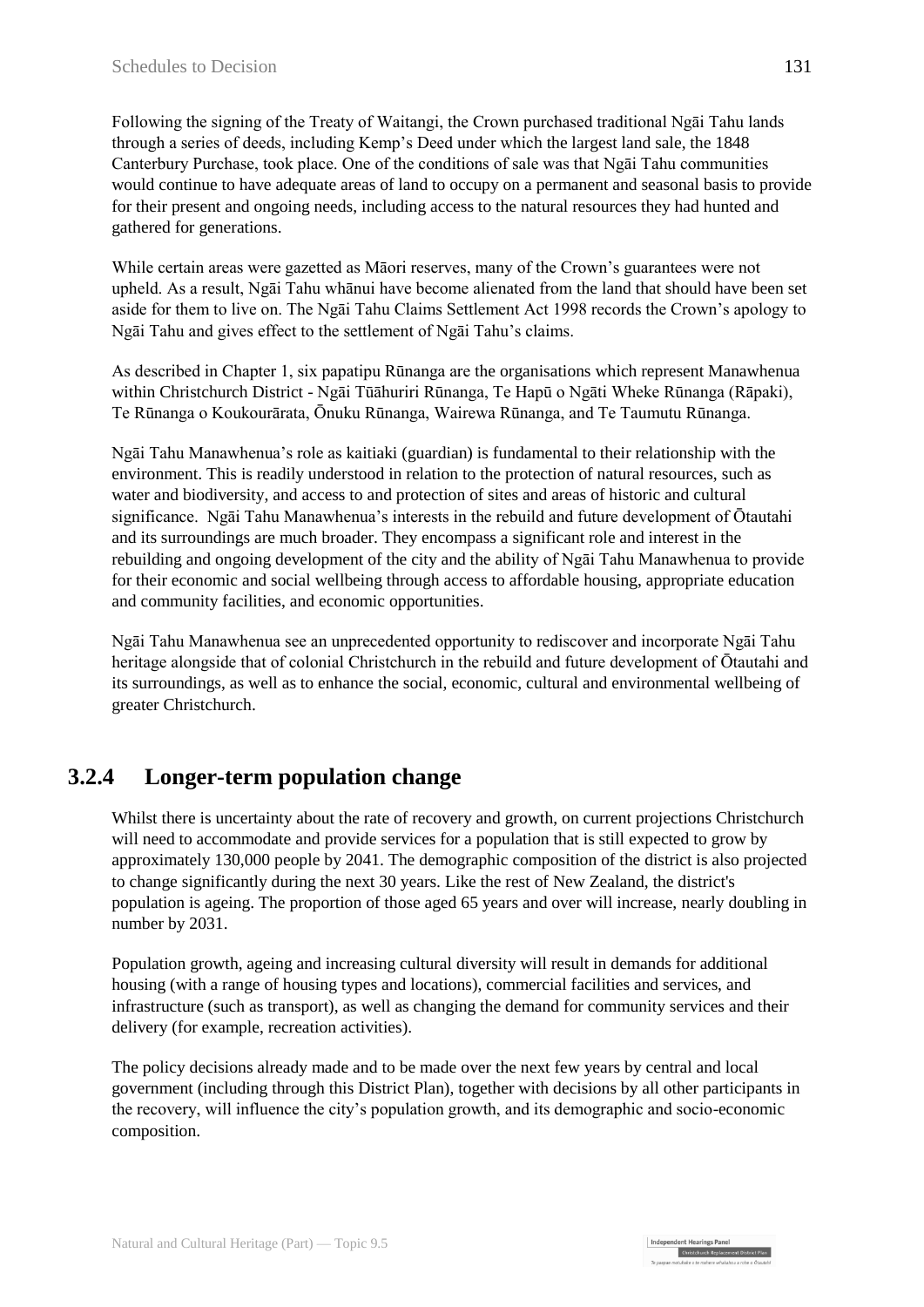# **3.2.5 Supporting recovery and the city's future**

It is critical to ensure that the recovery of Christchurch is expedited. The District Plan plays an important role by providing certainty about where and how development will occur, and making integrated provision for the community's immediate and longer term needs for housing, business, infrastructure and community facilities. It is essential that the District Plan clearly and actively supports the rebuilding of Christchurch and its social, economic, cultural and environmental recovery, at the same time as providing for the long-term sustainability of the city and the wellbeing of its residents.

# **3.3 Objectives**

#### **Interpretation**

For the purposes of preparing, changing, interpreting and implementing this District Plan:

- a. All other objectives within this Chapter are to be expressed and achieved in a manner consistent with Objectives 3.3.1 and 3.3.2; and
- b. The objectives and policies in all other Chapters of the District Plan are to be expressed and achieved in a manner consistent with the objectives in this Chapter.

# **3.3.1 Objective — Enabling recovery and facilitating the future enhancement of the district**

The expedited recovery and future enhancement of Christchurch as a dynamic, prosperous and internationally competitive city, in a manner that:

- a. Meets the community's immediate and longer term needs for housing, economic development, community facilities, infrastructure, transport, and social and cultural wellbeing; and
- b. Fosters investment certainty; and
- c. Sustains the important qualities and values of the natural environment.

#### **3.3.2 Objective — Clarity of language and efficiency**

The District Plan, through its preparation, change, interpretation and implementation:

- a. Minimises:
	- i. transaction costs and reliance on resource consent processes; and
	- ii. the number, extent, and prescriptiveness of development controls and design standards in the rules, in order to encourage innovation and choice; and
	- iii. the requirements for notification and written approval; and
- b. Sets objectives and policies that clearly state the outcomes intended; and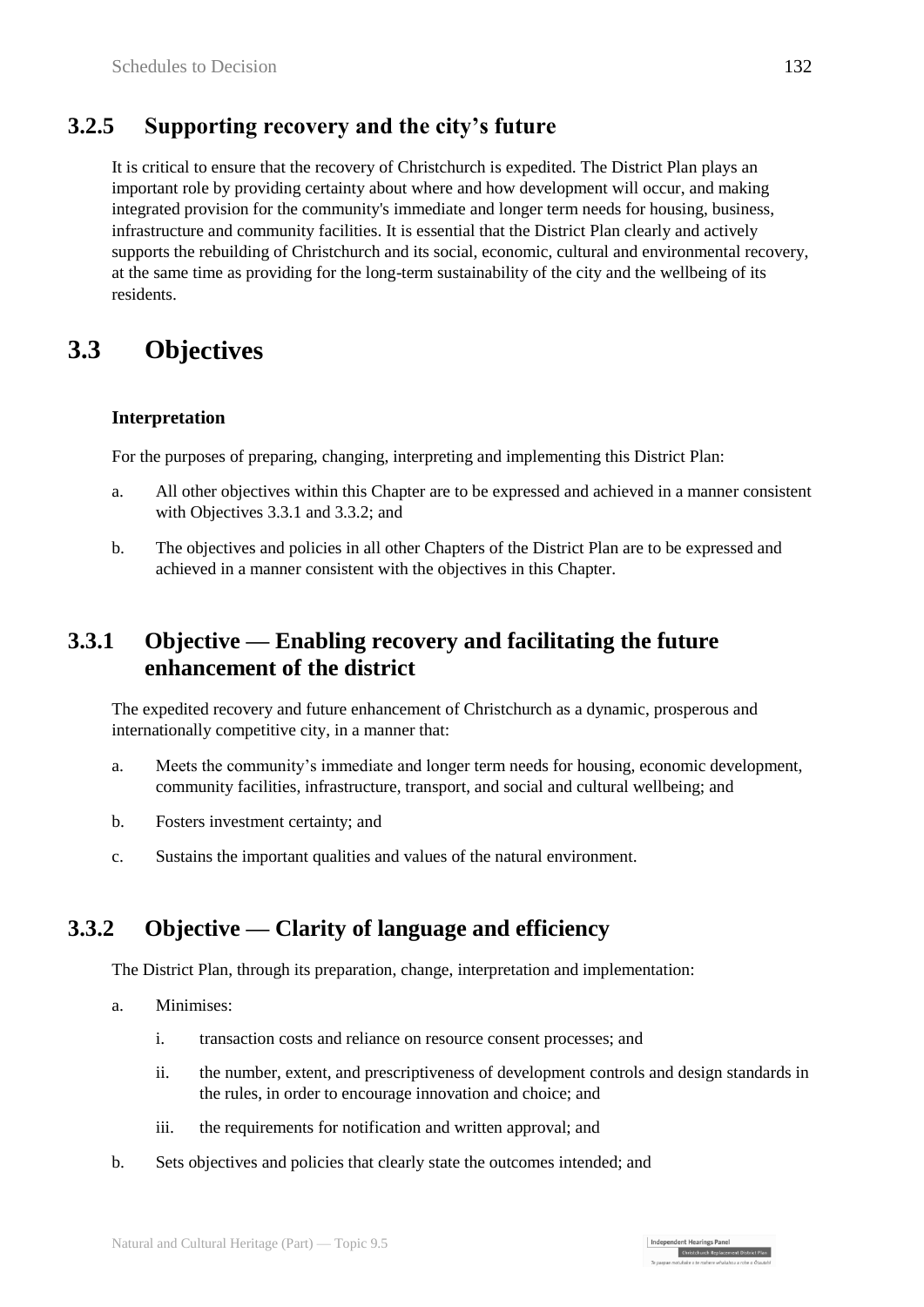c. Uses clear, concise language so that the District Plan is easy to understand and use.

# **3.3.3 Objective — Ngāi Tahu Manawhenua**

A strong and enduring relationship between the Council and Ngāi Tahu Manawhenua in the recovery and future development of Ōtautahi (Christchurch City) and the greater Christchurch district, so that:

- a. Ngāi Tahu Manawhenua are able to actively participate in decision-making; and
- b. Ngāi Tahu Manawhenua's aspirations to actively participate in the revitalisation of Ōtautahi are recognised; and
- c. Ngāi Tahu Manawhenua's culture and identity are incorporated into, and reflected in, the recovery and development of Ōtautahi; and
- d. Ngāi Tahu Manawhenua's historic and contemporary connections, and cultural and spiritual values, associated with the land, water and other taonga of the district are recognised and provided for; and
- e. Ngāi Tahu Manawhenua can retain, and where appropriate enhance, access to sites of cultural significance.
- f. Ngāi Tahu Manawhenua are able to exercise kaitiakitanga.

#### **3.3.4 Objective — Housing capacity and choice**

- a. For the period 2012 to 2028, an additional 23,700 dwellings are enabled through a combination of residential intensification, brownfield and greenfield development; and
- b. There is a range of housing opportunities available to meet the diverse and changing population and housing needs of Christchurch residents, including:
	- i. a choice in housing types, densities and locations; and
	- ii. affordable, community and social housing and papakāinga.

#### **3.3.5 Objective — Business and economic prosperity**

The critical importance of business and economic prosperity to Christchurch's recovery and to community wellbeing and resilience is recognised and a range of opportunities provided for business activities to establish and prosper.

# **3.3.6 Objective — Natural hazards**

*[The requirement for further or alternative strategic direction in respect of "Natural hazards" will be reconsidered by the Panel as part of considering the Chapter 5 Proposal.]*

Independent Hearings Panel

Christchurch Replacement District Plan

a. New subdivision, use and development, shall: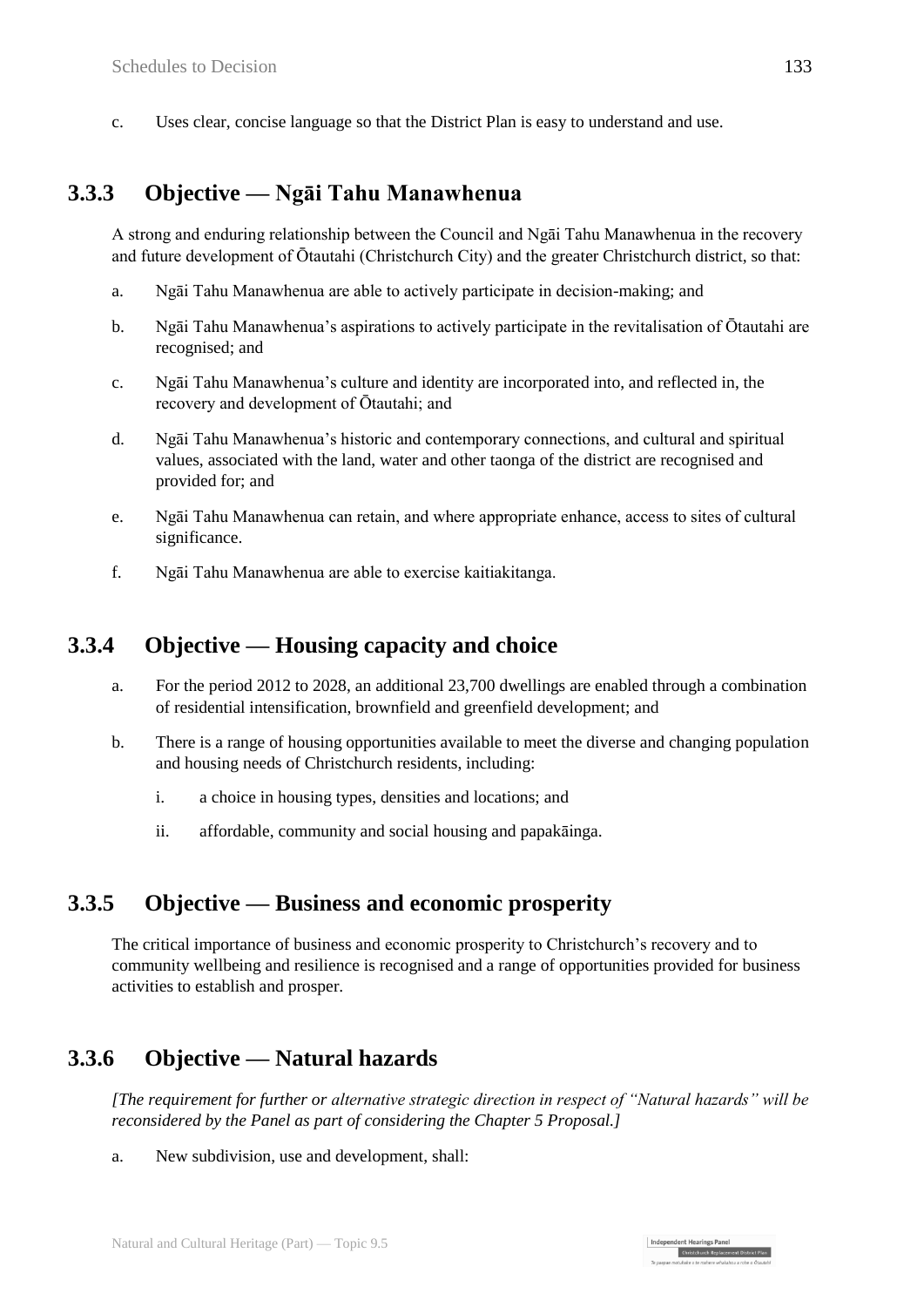- i. be avoided in areas where the risks of natural hazards to people, property and infrastructure are assessed as being unacceptable; and
- ii. otherwise be undertaken in a manner that ensures the risks of natural hazards to people, property and infrastructure are appropriately mitigated;
- b. Except that new strategic infrastructure may be located in areas where the risks of natural hazards to people, property and other infrastructure are assessed as being unacceptable, provided that:
	- i. there is no reasonable alternative; and
	- ii. the strategic infrastructure has been designed to maintain, as far as practicable, its integrity and form during natural hazard events.

# **3.3.7 Objective — Urban growth, form and design**

A well-integrated pattern of development and infrastructure, a consolidated urban form, and a high quality urban environment that:

- a. Is attractive to residents, business and visitors; and
- b. Has its areas of special character and amenity value identified and their specifically recognised values appropriately managed; and
- c. Provides for urban activities only:
	- i. within the existing urban areas; and
	- ii. on greenfield land on the periphery of Christchurch's urban area identified in accordance with the Greenfield Priority Areas in the Canterbury Regional Policy Statement Chapter 6, Map A; and
- d. Increases the housing development opportunities in the urban area to meet the intensification targets specified in the Canterbury Regional Policy Statement, Chapter 6, Objective 6.2.2 (1); particularly:
	- i. in and around the Central City, Key Activity Centres (as identified in the Canterbury Regional Policy Statement), larger neighbourhood centres, and nodes of core public transport routes; and
	- ii. in those parts of Residential Greenfield Priority Areas identified in Map A, Chapter 6 of the Canterbury Regional Policy Statement; and
	- iii. in suitable brownfield areas; and
- e. Maintains and enhances the Central City, Key Activity Centres and Neighbourhood Centres as community focal points; and
- f. Identifies opportunities for, and supports, the redevelopment of brownfield sites for residential, business or mixed use activities; and
- g. Promotes the re-use and re-development of buildings and land; and
- h. Improves overall accessibility and connectivity for people, transport (including opportunities for walking, cycling and public transport) and services; and

| Independent Hearings Pane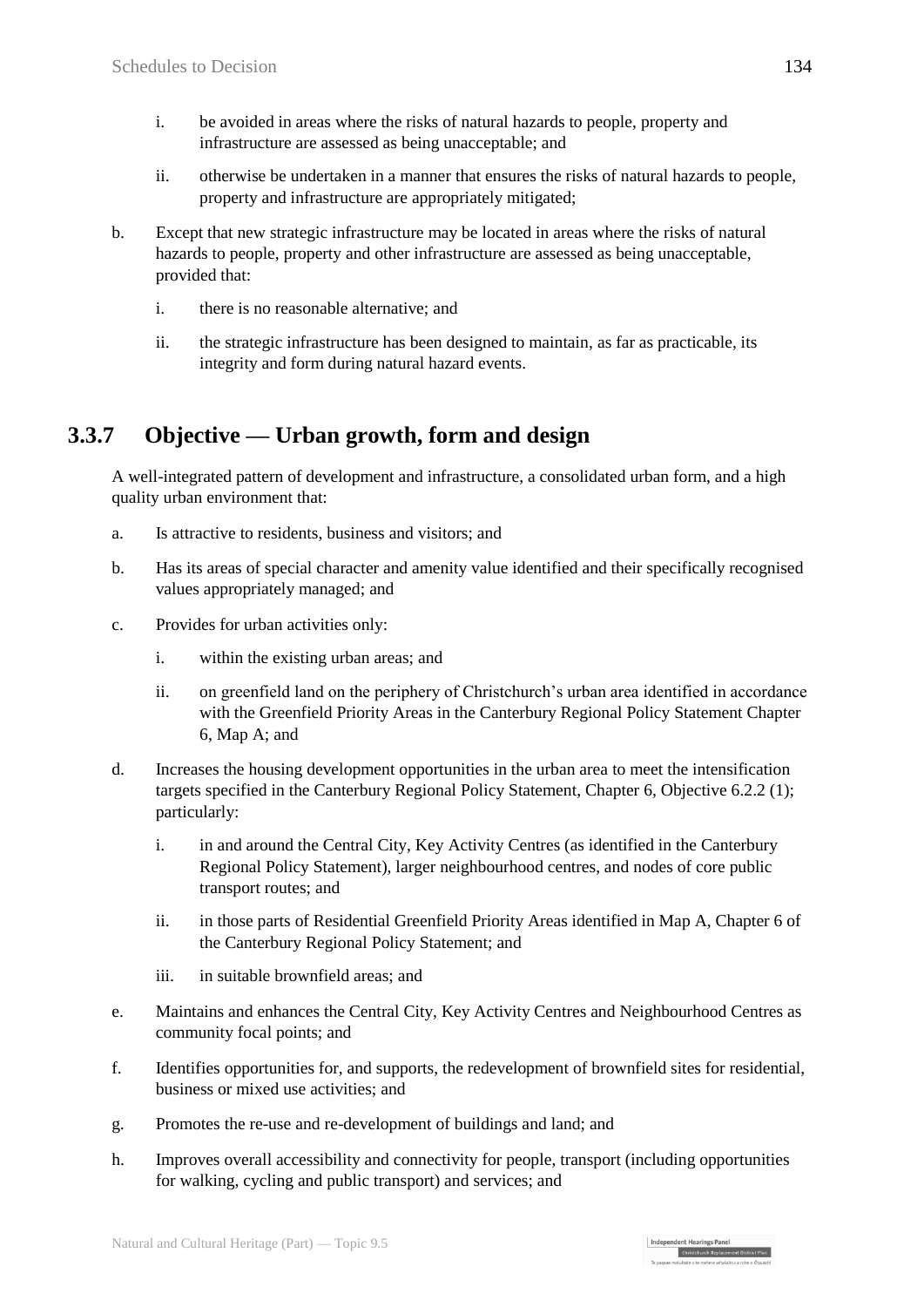- i. Promotes the safe, efficient and effective provision and use of infrastructure, including the optimisation of the use of existing infrastructure; and
- j. Co-ordinates the nature, timing and sequencing of new development with the funding, implementation and operation of necessary transport and other infrastructure.

### **3.3.8 Objective — Revitalising the Central City**

- a. The Central City is revitalised as the primary community focal point for the people of Christchurch; and
- b. The amenity values, function and viability of the Central City are enhanced through private and public sector investment.

# **3.3.9 Objective — Natural and cultural environment**

A natural and cultural environment where:

- a. People have access to a high quality network of public open space and recreation opportunities, including areas of natural character and natural landscape; and
- b. Important natural resources are identified and their specifically recognised values are appropriately managed, including:
	- i. outstanding natural features and landscapes, including the Waimakariri River, Lake Ellesmere/Te Waihora, and parts of the Port Hills/Nga Kohatu Whakarakaraka o Tamatea Pokai Whenua and Banks Peninsula/Te Pātaka o Rakaihautu; and
	- ii. the natural character of the coastal environment, wetlands, lakes and rivers, springs/puna, lagoons/hapua and their margins; and
	- iii. indigenous ecosystems, particularly those supporting significant indigenous vegetation and significant habitats supporting indigenous fauna, and/or supporting Ngāi Tahu Manawhenua cultural and spiritual values; and
	- iv. the mauri and life-supporting capacity of ecosystems and resources; and
- c. Objects, structures, places, water/wai, landscapes and areas that are historically important, or of cultural or spiritual importance to Ngāi Tahu Manawhenua, are identified and appropriately managed.

# **3.3.10 Objective — Commercial and industrial activities**

The recovery and stimulation of commercial and industrial activities in a way that expedites recovery and long-term economic and employment growth through:

Independent Hearings Panel

- a. Enabling rebuilding of existing business areas, revitalising of centres, and provision in greenfield areas; and
- b. Ensuring sufficient and suitable land development capacity.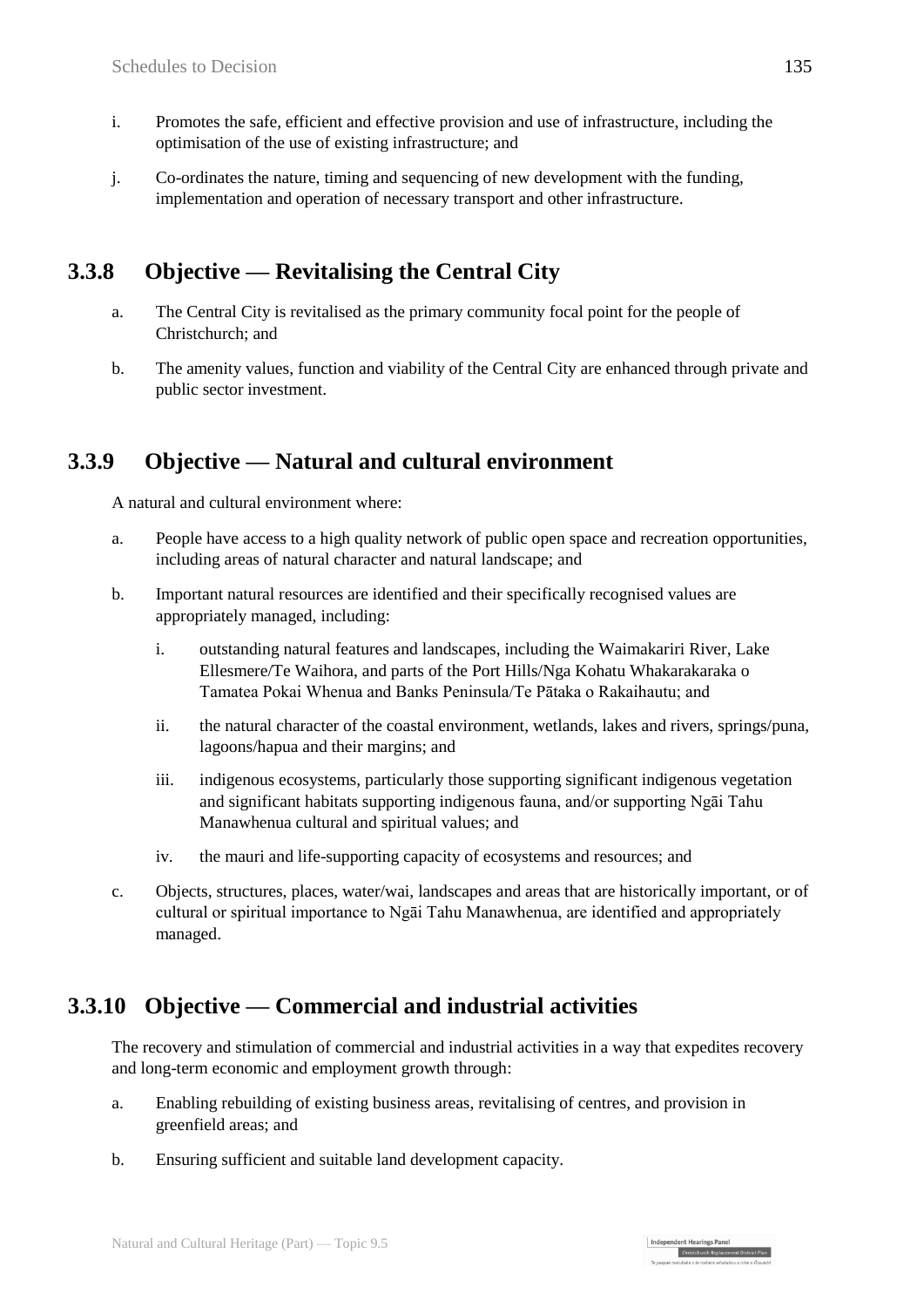# **3.3.11 Objective — Community facilities and education activities**

- a. The expedited recovery and establishment of community facilities and education activities in existing and planned urban areas to meet the needs of the community; and
- b. The co-location and shared use of facilities between different groups is encouraged.

# **3.3.12 Objective — Infrastructure**

*[The requirement for alternative strategic direction in respect of Objectives 3.3.12 (b) (iii) and (iv) will be reconsidered by the Panel as part of its further hearing of relevant proposals.]*

- a. The social, economic, environmental and cultural benefits of infrastructure, including strategic infrastructure, are recognised and provided for, and its safe, efficient and effective development, upgrade, maintenance and operation is enabled; and
- b. Strategic infrastructure, including its role and function, is protected by avoiding adverse effects from incompatible activities, including reverse sensitivity effects, by, amongst other things:
	- i. avoiding noise sensitive activities within the Lyttelton Port Influences Overlay area; and
	- ii. managing activities to avoid adverse effects on the National Grid, including by identifying a buffer corridor within which sensitive activities will generally not be provided for; and
	- iii. avoiding noise sensitive activities within the 50dBA Ldn noise contour for Christchurch International Airport, except:
		- within an existing residentially zoned urban area; or
		- within a Residential Greenfield Priority Area identified in the Canterbury Regional Policy Statement Chapter 6, Map A; or
		- for permitted activities within the Open Space 3D (Clearwater) Zone of the Christchurch City Plan, or activities authorised by a resource consent granted on or before 6 December 2013; and
	- iv. managing the risk of bird strike to aircraft using Christchurch International Airport; and
- c. The adverse effects of infrastructure on the surrounding environment are managed, having regard to the economic benefits and technical and operational needs of infrastructure.

#### **3.3.13 Objective — Emergency services and public safety**

Recovery of, and provision for, comprehensive emergency services throughout the city, including for their necessary access to properties and the water required for firefighting.

# **3.3.14 Objective — Incompatible activities**

a. The location of activities is controlled, primarily by zoning, to minimise conflicts between incompatible activities; and

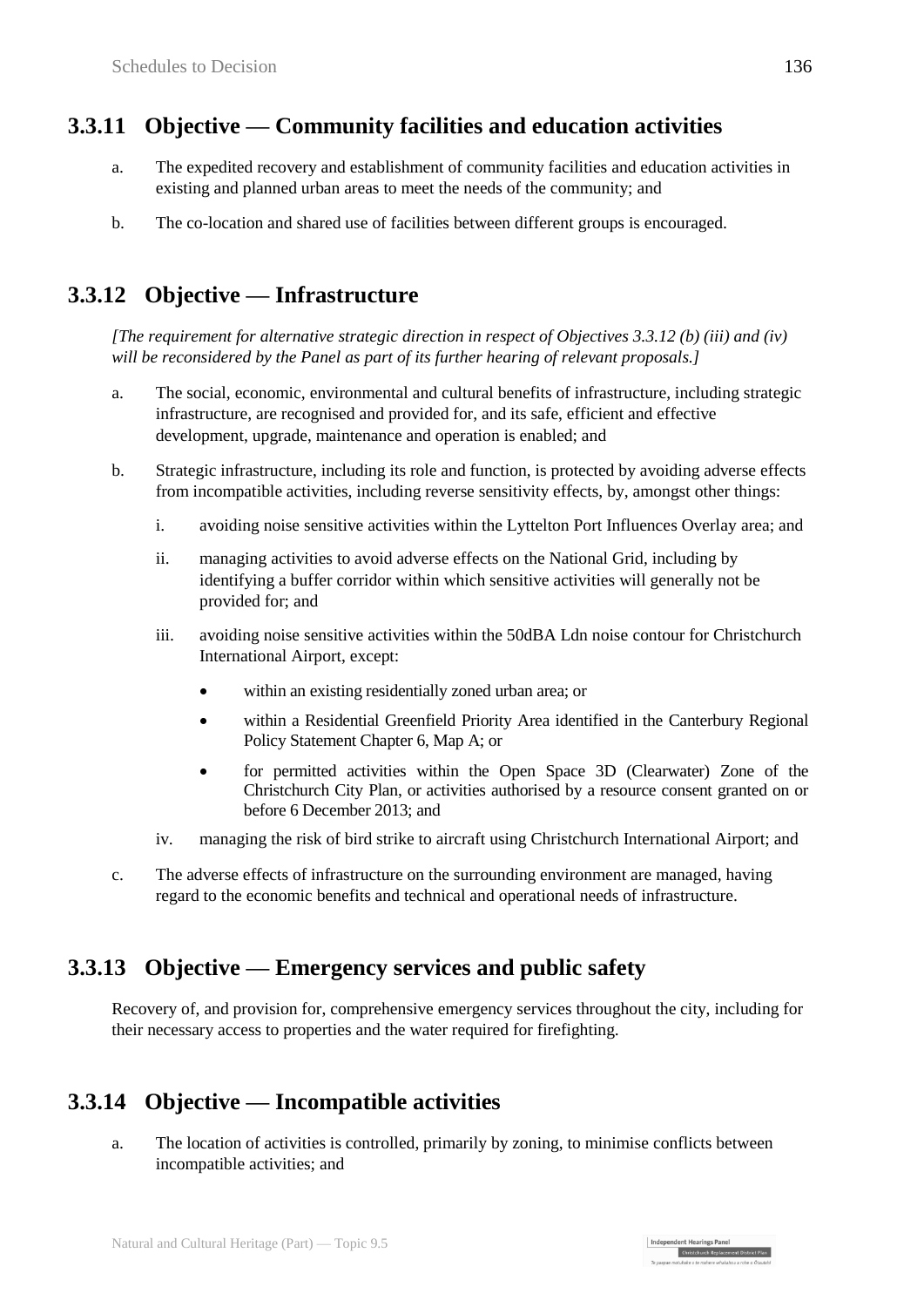b. Conflicts between incompatible activities are avoided where there may be significant adverse effects on the health, safety and amenity of people and communities.

# **3.3.15 Objective — Temporary recovery activities**

Temporary construction and related activities (including infrastructure recovery), and temporarily displaced activities, as a consequence of the Canterbury earthquakes are enabled by:

- a. Permitting a range of temporary construction and related activities and housing, accommodation, business, services and community facilities, recognising the temporary and localised nature of such activities, and the need to manage any significant adverse effects; and
- b. Providing an additional transitional period for consideration of temporary construction and related activities and temporarily displaced activities, taking into account:
	- i. the need for the activity to remain for a longer period; and
	- ii. the effects on the surrounding community and environment; and
	- iii. any implications for the recovery of those areas of the district where the activity is anticipated to be located; and
- c. Accommodating the adverse effects associated with the recovery of transport and infrastructure networks recognising:
	- i. the temporary and localised nature of the effects of these activities; and
	- ii. the long-term benefits to community wellbeing; and
	- iii. the need to manage and reduce adverse effects; and
- d. Recognising the importance of aggregate extraction, associated processing (including concrete manufacturing) and transportation of extracted and processed product to support recovery.

#### **3.3.16 Objective — A productive and diverse rural environment**

- a. A range of opportunities is enabled in the rural environment, primarily for rural productive activities, and also for other activities which use the rural resource efficiently and contribute positively to the economy.
- b. The contribution of rural land to maintaining the values of the natural and cultural environment, including Ngāi Tahu values, is recognised.

# **3.3.17 Objective — Wai (Water) features and values, and Te Tai o Mahaanui**

a. The critical importance of wai (water) to life in the District, including surface freshwater, groundwater, and Te Tai o Mahaanuui (water in the coastal environment) is recognised and provided for by:

Independent Hearings Panel